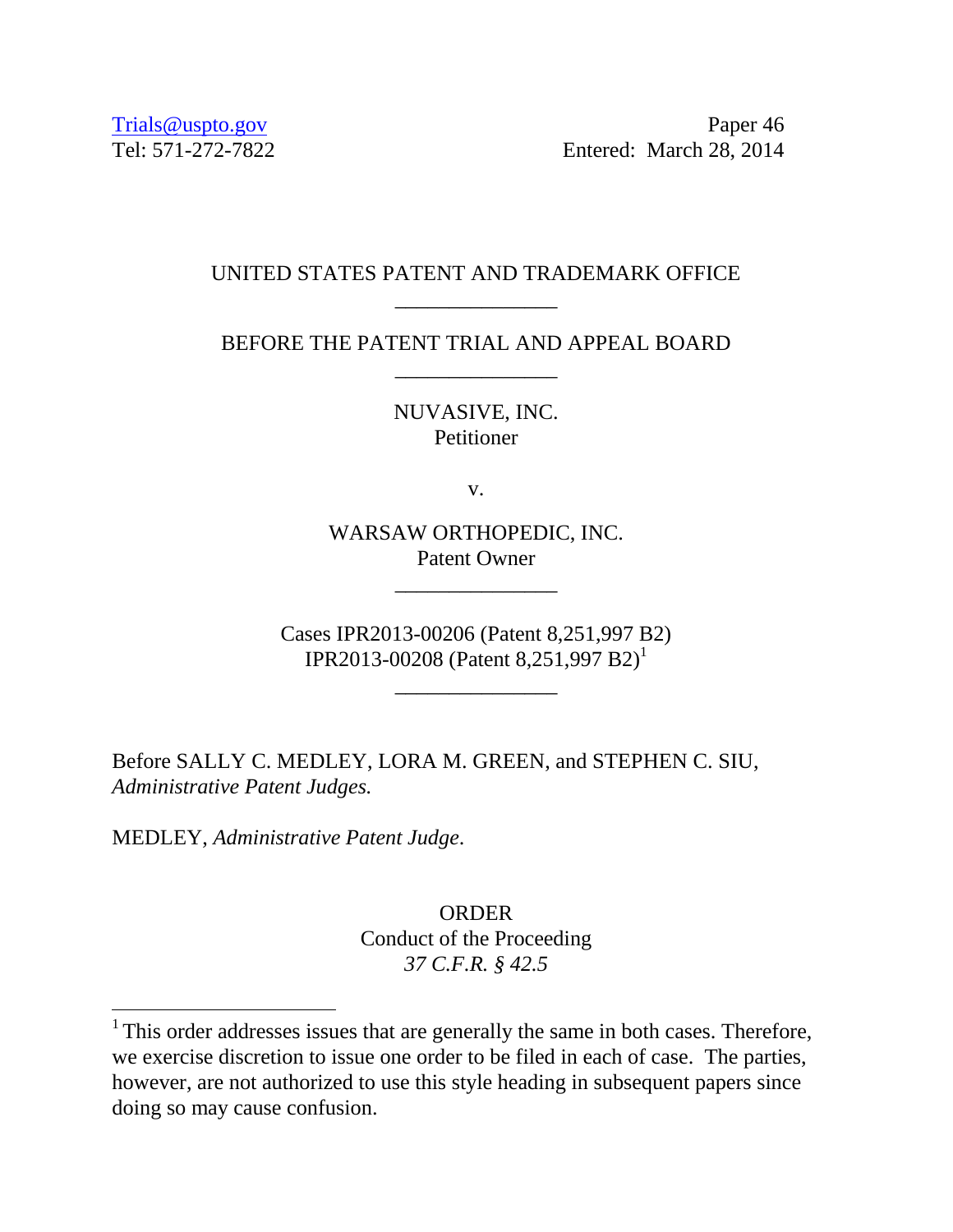On March 25, 2014, a conference call was held involving counsel for the respective parties and Judges Medley, Green, and Siu. The purpose of the conference call was for Patent Owner to request that the Board dismiss without prejudice Petitioner's reply (IPR2013-00206, Paper 43 and IPR2013-00208, Paper 40). Petitioner opposed the request.

According to Patent Owner, Petitioner's reply, in each case, fails to comply with several provisions, including (1) improper incorporation by reference under 37 C.F.R. § 42.6(a)(3); (2) exceeding the scope of the reply under 37 C.F.R. § 42.23(b); and (3) exceeding the scope of prior art available in an *inter partes* review under 35 U.S.C. § 311. Patent Owner requested that the Petitioner's replies be dismissed and re-filed. Petitioner disagrees that the replies fail to comply with the provisions outlined by Patent Owner.

The request to dismiss the replies is denied. As explained during the call, whether a reply contains arguments or evidence that is outside the scope of a proper reply under 37 C.F.R. § 42.23(b) is left to the determination of the Board. Specifically, the Board will determine whether a reply and evidence are outside the scope of a proper reply and evidence when the Board reviews all of the parties' briefs and prepares the final written decision. If there are improper arguments and evidence presented with a reply, the Board may exclude the reply and related evidence, for example. Moreover, if a party improperly incorporates by reference material into another paper, the party runs the risk that such incorporated material will not be considered. For all of these reasons, the Board will take under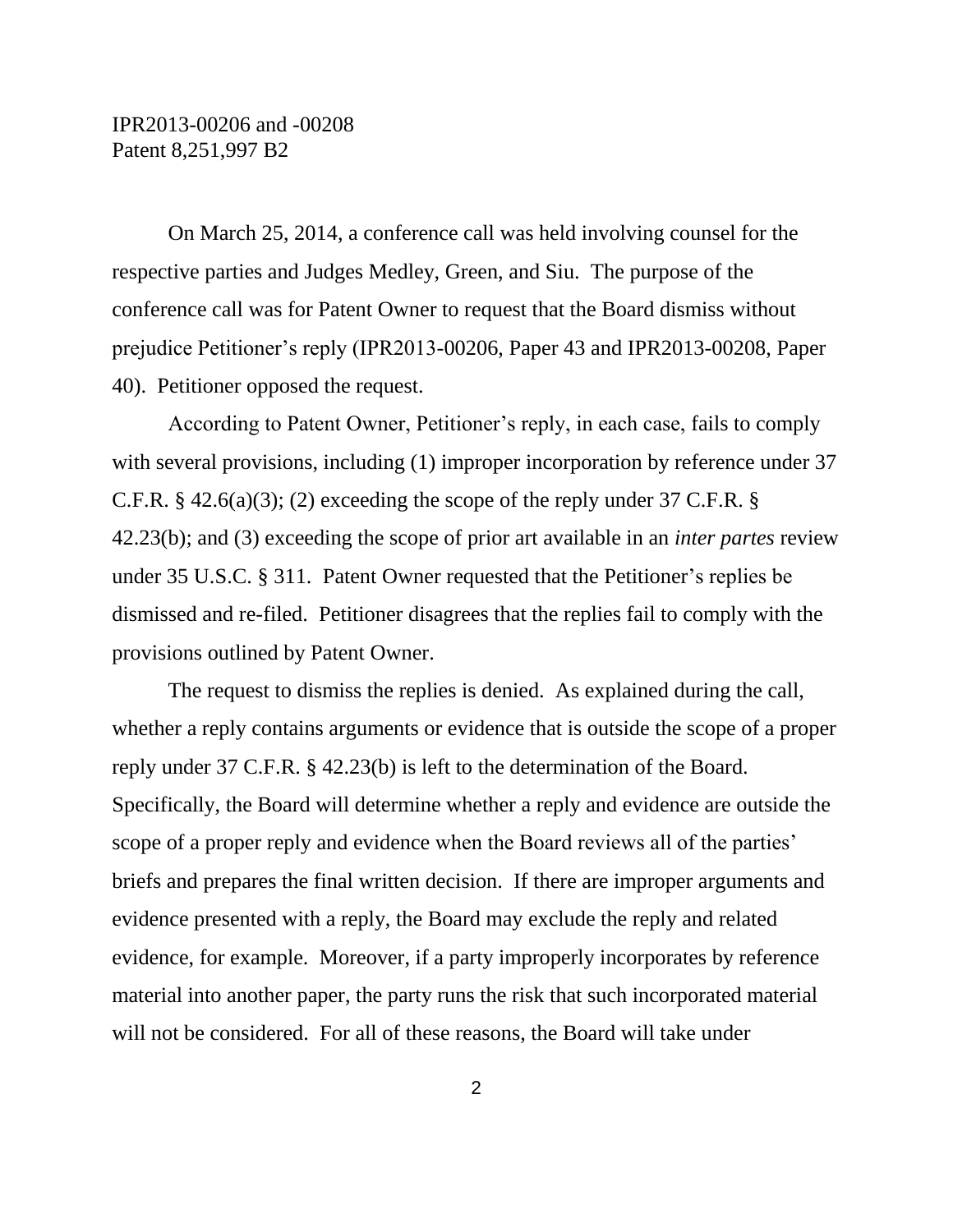consideration any alleged violations in due course, upon considering the record at the end of the trial.

As further discussed, Patent Owner is permitted to cross-examine reply declarants, and if necessary, Patent Owner may file a motion for observation regarding cross-examination of a reply witness during DUE DATE 4. As noted, in the Scheduling Order (IPR2013-00206, Paper 18; IPR2013-00208, Paper 17), a motion for observation on cross-examination is a mechanism to draw the Board's attention to relevant cross-examination testimony of a reply witness. The observation must be a concise statement of the relevance of precisely identified testimony to a precisely identified argument or portion of an exhibit (including another part of the same testimony). An observation is not an opportunity to raise new issues, to re-argue issues, or to pursue objections. Each observation should be in the following form:

In exhibit \_\_\_, on page \_\_\_, lines \_\_\_, the witness testified \_\_\_. That testimony is relevant to the \_\_\_\_ [stated or argued] on page \_\_\_, lines \_\_\_ of \_\_\_. The testimony is relevant because \_\_\_.

Each observation should not exceed one short paragraph, and the entirety of the observations is limited to five pages. The Board may decline consideration or entry of argumentative observations.

It is

ORDERED that Patent Owner's request for the Board to dismiss without prejudice Petitioner's reply in each case is *denied*; and